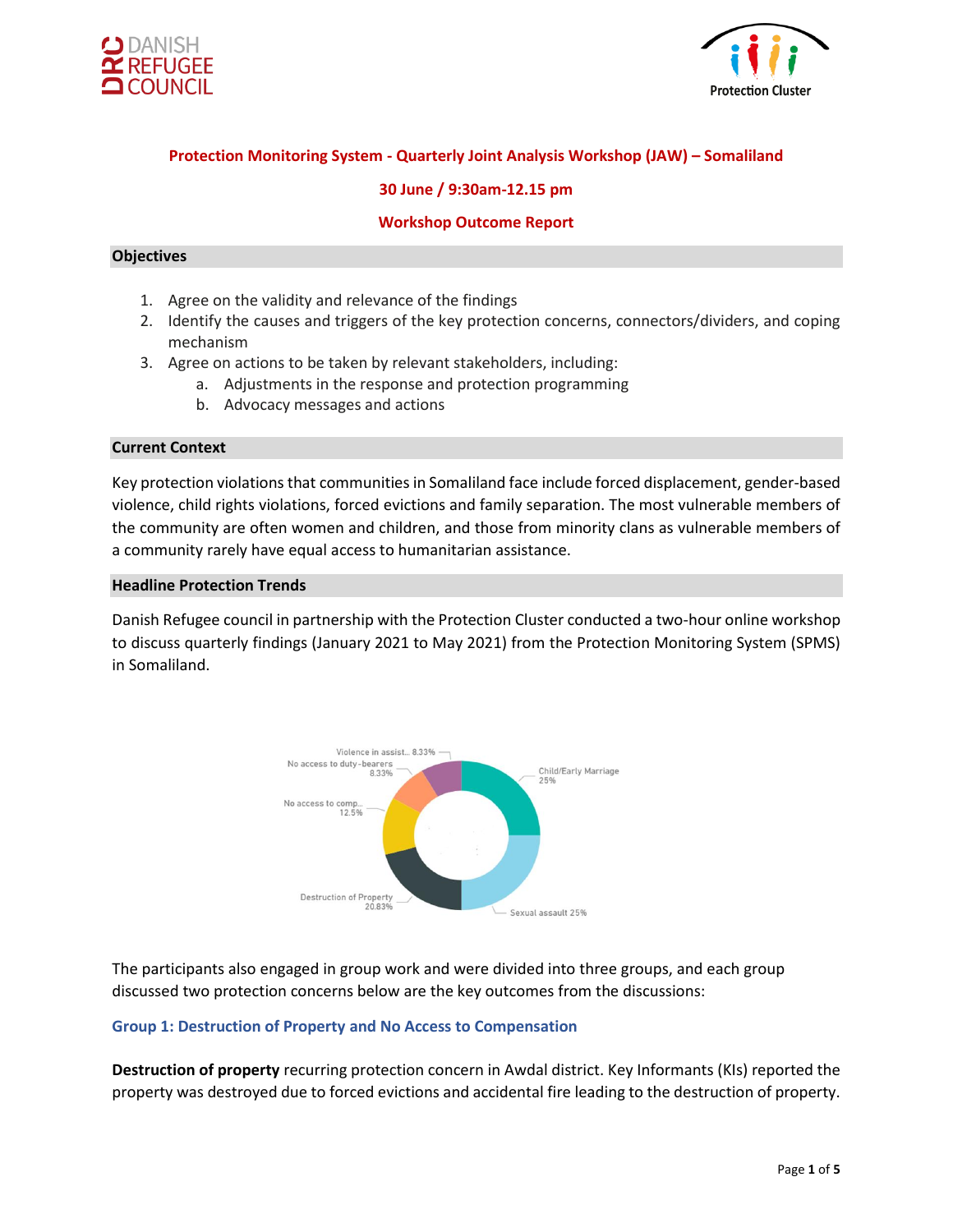



Forced evictions data also corresponds with the data shared on the [NRC eviction portal.](https://evictions.nrcsystems.net/evictions.php) This leads to increased displacement which in turn breaks down the community protection mechanisms and exacerbates already existing inequalities aggravated due to the loss of property and livelihoods, and this introduces a new dimension of vulnerability, marginalization, and exclusion. IDPs have weak security of tenure. Their lack of secure tenure in place of displacement and place of origin greatly inhibits the establishment of durable solutions, as does the availability of land for relocation.

**No access to compensation** as the most prevalent protection concern in Somaliland. IDPs, adult women and adolescent girls reported as the most affected groups in the community. Incidents that mostly received no access to fair compensation were cases related to HLP, physical abuse and rape cases.

#### **Recommendations**

### *Destruction of Property*

- HLP AoR to conduct an assessment or share relevant information on the current land situation and legal frameworks applicable in Somaliland.
- Documentation of best practices in the relocation of IDPs in Somaliland; an example was provided of a relocation initiative that included the issuance of land agreements to the IDPs in order for them to utilize the land for the longer term.
- A comprehensive IDP registration in Somaliland would allow data to inform advocacy and improve the delivery of assistance interventions to the most vulnerable with the ultimate goal of finding a durable solution to displacement.

#### *Access to Compensation*

- Improving the awareness on the different legal channels and options for compensation that are available as an alternative to the Xeer system.
- Strengthen the formal legal system to increase capacity and thus access.
- Capacitate the traditional leaders so they can advise on formal and informal legal procedures available.
- Share the report findings with relevant government entities (i.e., NDRA) so they are aware of protection monitoring concerns and can be part of the solution.

### **Group 2: Child Marriage and Violence in Assistance Delivery**

Child marriage remains of the most prevalent protection concern reported by the Key informants (KIs). Adolescent girls, boys and IDPs were reported as the most affected groups in the community. In Somaliland, both girls and boys are affected by child/early marriage, with girls facing additional challenges, consequences, and risks due to poverty and community beliefs, and religious norms that force girls to marry early<sup>1</sup>.

Regarding violence in assistance delivery, KIs reported IDPs, older persons 60+ (female), adult women, refugees and persons with disabilities are the most affected in the community. The violence occurred due

<sup>1</sup> Knowledge, Attitudes and Practises on Early and Forced Marriage in Somaliland, Save the Children, 2014.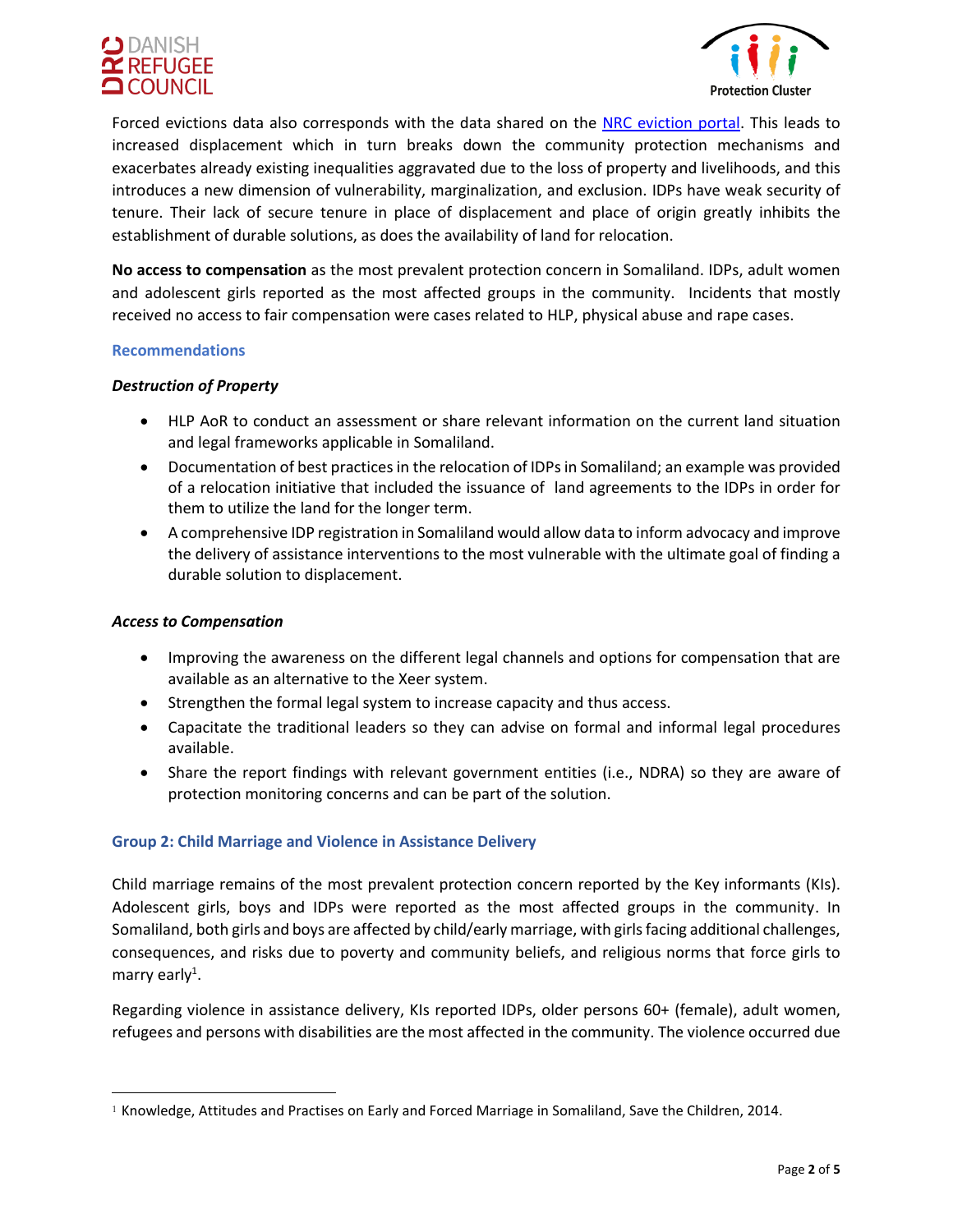



to individuals cutting the queue for the distribution line and arguments when a person's name was not included in the beneficiary list.

#### **Recommendations**

### *Child Marriage:*

- Awareness raising for parents and children on the importance of completing the child's education before marriage.
- Ensure girls who are married or at-risk of being married have access to reproductive health services that are adapted to early and thus at-risk pregnancies.
- Training of traditional elders and religious leaders on the risks and disadvantages of child marriages.
	- $\circ$  Seek support from traditional leaders/sheikhs who have moral influence in the community to reduce child marriages.
	- Promote livelihoods training opportunities to boost income opportunities in the community. Trainings to target girls at-risk of early marriage and those that are in early marriages. The increase in educational and vocational skills training opportunities may act as an incentive to delay marriage and/or pregnancy.

### *Violence in Assistance Delivery*

- Strengthen verification procedures during distributions to ensure inclusion of those most in need, taking into consideration the Age, Gender and Diversity (AGD) principle.
- Engagement with local authorities to minimize violence that occurs during assistance delivery.
- Ensure inclusion of the most vulnerable host community members in service delivery.

### **Group 3: No Access to Duty bearers and Sexual Assault**

Access to justice in Somaliland is a complex issue. The Somaliland justice system merges different structures, for example the formal court systems operate throughout the country, while customary and sharia law runs parallel with the formal system<sup>2</sup>. Therefore, access to justice varies from one region to another, rural areas have little to no access, making the informal system (Xeer) the only option the community has access. During the group discussions it was noted that community committees act as a link between the community and local authorities.

Sexual assault reported as the second highest protection concern in Somaliland. IDPs, women and adolescent girls reported to be most affected. In January 2018, Somaliland Parliament passed a law criminalizing all sexual offences bill but implementation of the bill has been slow, due to lack of adequate resources to ensure law enforcement agencies and the judiciary implement and enforced it. A further complication limiting the use of the criminal justice system is that a significant portion of the public has no knowledge about it or how it works. This makes it much less likely that rape will be reported. Moreover, customary law provides a collective outcome, not individual punishment, or redress for crimes. Rape is often dealt with through payment of compensation to the victim's family, or sometimes through marriage of the survivor to the perpetrator<sup>3</sup>.

<sup>&</sup>lt;sup>2</sup> [Striving for access to justice in Somaliland | Oxfam in Horn, East and Central Africa](https://heca.oxfam.org/latest/stories/striving-access-justice-somaliland)

<sup>&</sup>lt;sup>3</sup> Horizon Institute's Report on Prosecution of Rape Cases in Somaliland 13 March 2018.doc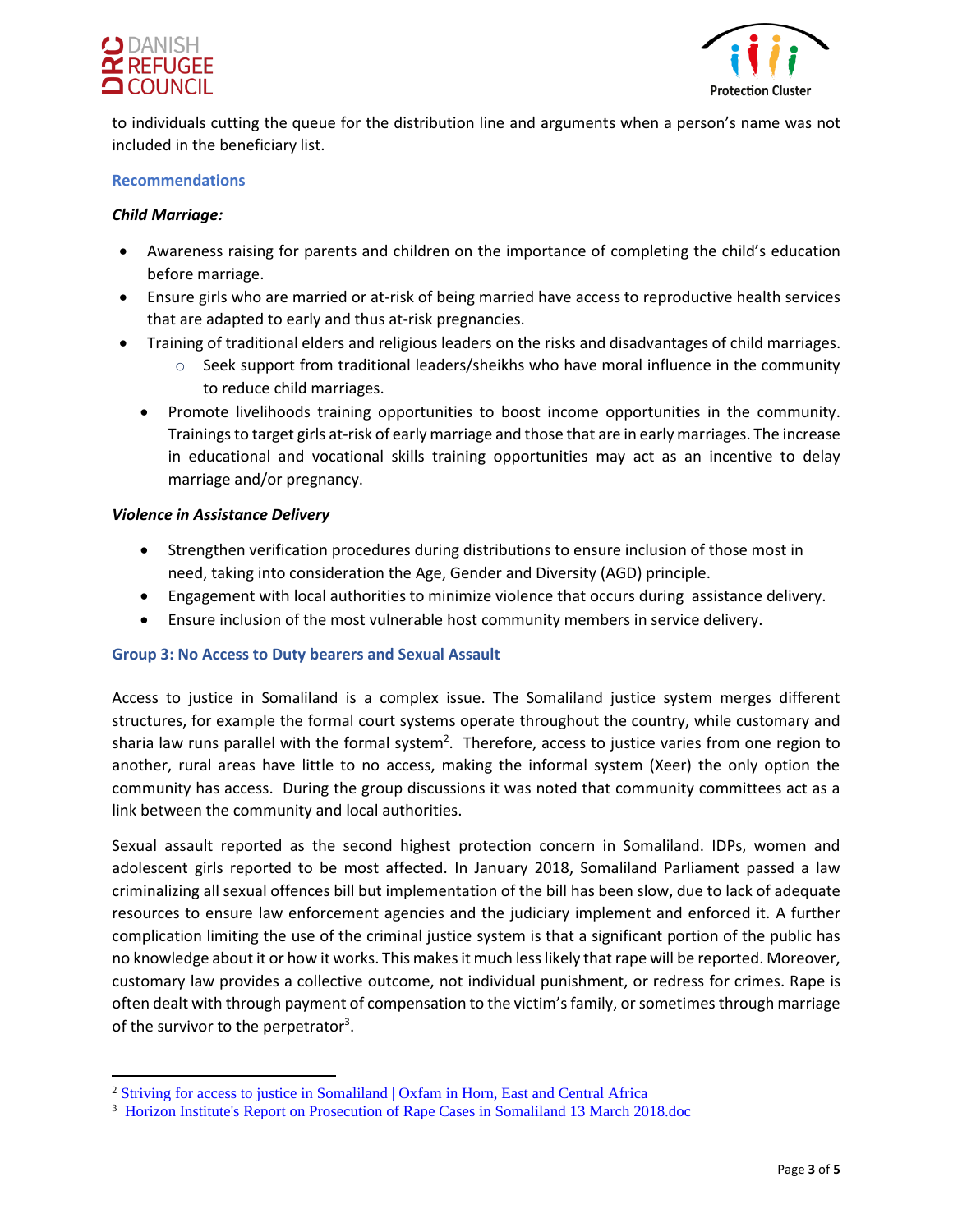

#### **Recommendations**



## *Access to Justice*

- Community committees to be trained on how to enhance communication between the community and legal service providers. The training should also include the referral pathways to the humanitarian services available.
- Carrying out/update service mapping on current services available for survivors including legal services available in Somaliland.
- Community committees to be representative of women and minority groups as the committees act a support network for community members and can assist them in accessing available justice mechanisms.

## **Sexual Assault**

- Police and relevant authorities should be given appropriate training in responding to and investigating crimes of sexual violence. As a priority, the government should take all necessary actions to ensure victims are protected against acts of retaliation.
- Implementation of rape and sexual offences law. The authorities should ensure that survivors of sexual violence have meaningful redress by creating a justice system that meets international standards.
- The government and other stakeholders to ensure sexual assault cases are not tried through the customary justice system.

#### **Stakeholder and Power Analysis for Advocacy Planning**

Matt Byrne, Senior ProCap Adviser facilitated a session for the participants on the process involved when developing key advocacy messages. Through a quick exercise below key steps were shared with the participants:

- Defining the problem what protection risk are we seeking to reduce?
- Identify and map stakeholders who do we need to influence?
- Developing effective messages and strategies to communicate them what are our key messages?
- How engage and influence critical stakeholders.

# During this session we looked at destruction of property overall goal identified as *"Reduce the number of Destruction of Property incidents for IDPs in Hargeisa for the next 12 months".*

### **Key Messages:**

- IDP site management must be coordinated with local authorities.
- Title deeds should be given to IDPs to prevent a cycle of temporary displacement
- Planning decisions must take IDP sites/IDP rights into consideration.
- Local authorities to provide incentives for IDP tenure-especially for land outside the city this will increase the value of the land
- Ensure written agreements for all IDP sites rather than having an oral one.